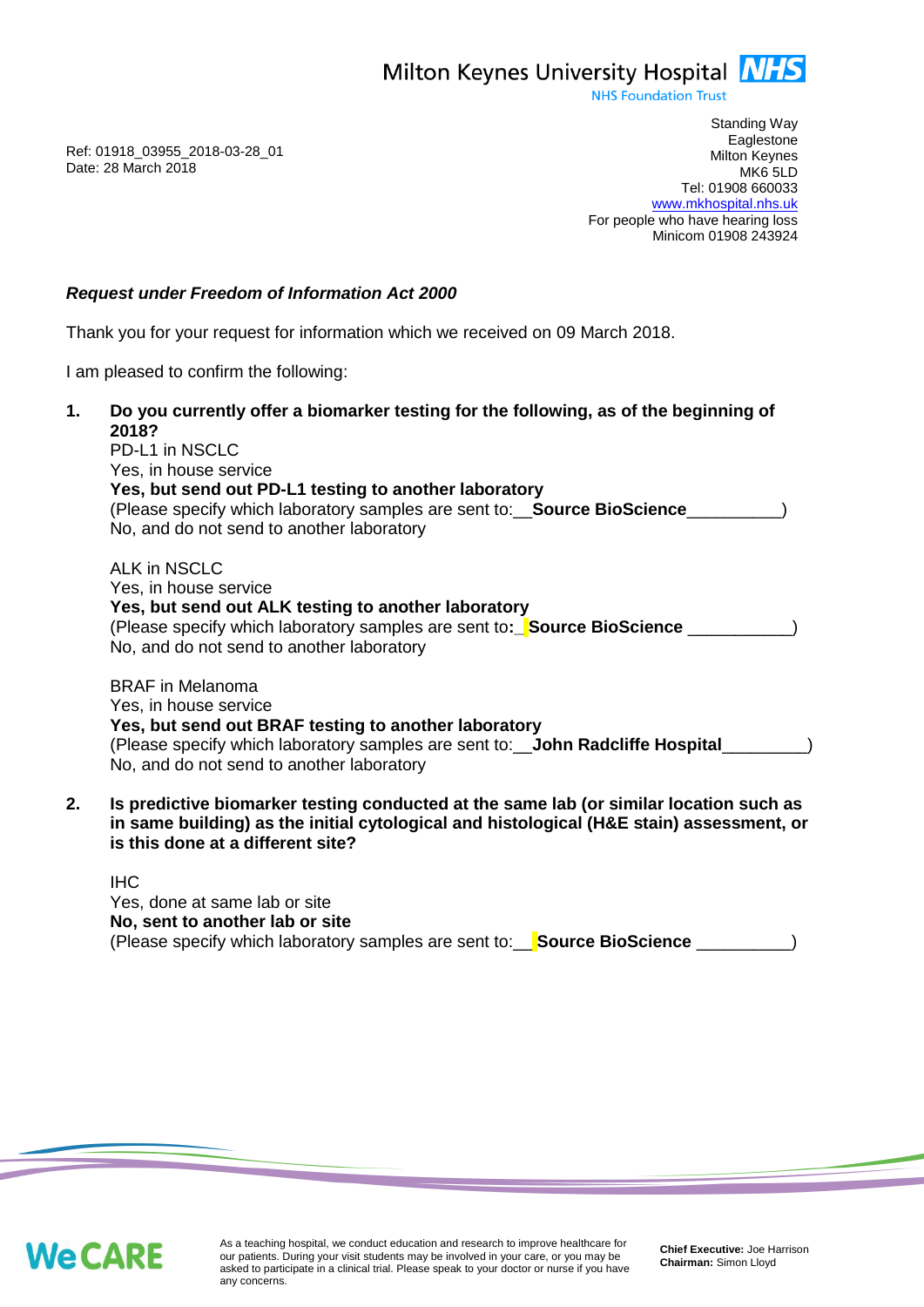FISH /ISH/ NGS / PCR Yes, done at same lab or site **No, sent to another lab or site**  (Please specify which laboratory samples are sent to:\_ **Source BioScience** \_\_\_\_\_\_\_\_\_\_\_)

**3. Is biomarker testing performed reflexively or upon request for the following biomarkers?** 

PD-L1 in NSCLC **Reflexively (i.e. prior to starting 1L treatment) Upon request (i.e. case by case after disease progression**)……both

*If reflexively* – What is the laboratory protocol for PD-L1 testing in lung cancer patients Multi-marker panel (i.e. multiple biomarkers, one test) Sequential single gene (i.e. one biomarker, one test) Other (Please specify\_\_\_**Unknown**\_\_\_\_\_\_\_\_\_)

ALK for NSCLC **Reflexively (i.e. prior to starting 1L treatment) Upon request (i.e. case by case after disease progression)…..both**

*If reflexively* – What is the laboratory protocol for ALK testing in lung cancer patients **Multi-marker panel (i.e. multiple biomarkers, one test) Sequential single gene (i.e. one biomarker, one test)….both** Other (Please specify example of the  $\sim$ 

BRAF in Melanoma **Reflexively (i.e. prior to starting 1L treatment) Upon request (i.e. case by case after disease progression)….both**

*If reflexively* – What is the laboratory protocol for BRAF testing in melanoma patients Multi-marker panel (i.e. multiple biomarkers, one test) Sequential single gene (i.e. one biomarker, one test) Other (Please specify\_unknown\_\_\_\_\_\_\_\_\_\_)

**4. Which of the following biomarkers are assessed in lung cancer patients in your laboratory? (please select all that apply) ALK EGFR**

ROS1 DLL<sub>3</sub> **PDL-1**

**5. Which of the following testing platforms are used at this this laboratory? (please select all that apply)**

**FISH** NGS **PCR IHC Other** 

**6. What IHC staining platform(s) are used in the laboratory for biomarker testing? (please select all that apply)** Ventana **Dako**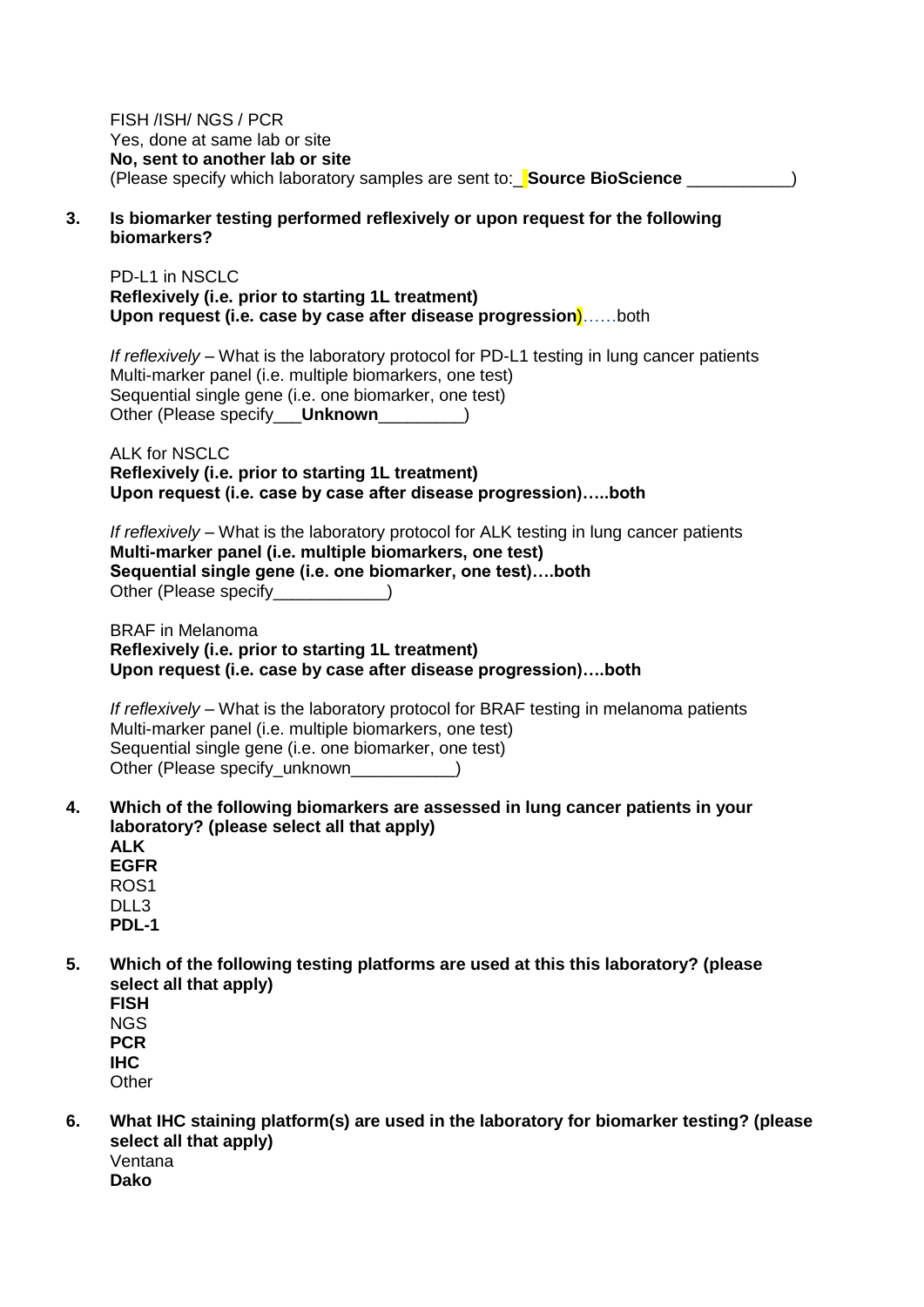Leica Other (If possible, please supply the model of the platform\_\_\_\_\_\_\_\_\_)

**7. What type of test does the institution prefer to use for biomarker-predictive IHCs? IVD CDx (commercial)**

LDT (lab developed) None

What is the main factor in this decision? Funding constraints **Control over methodology** Other (Please specify entitled)

8**. Does your lab / trust seek separate reimbursement from NHS under the "high-cost medicines and tests" provision for biomarker tests that have been excluded from tariff? Yes** 

No

**9. What is the number of samples being tested (or sent-out) are tested for the following biomarkers?** 

ALK

Please specify number: **6** (per month)

EGFR Please specify number**:\_\_\_\_6\_\_\_\_** (per month)

PD-L<sub>1</sub> Please specify number: 9 (per month)

**BRAF** 

Please specify number: 2 (per month)

**10. Where are archived tissues from lung cancer patients stored?** 

**On-site** Off-site

**11. If on-site; how long are tissues stored on site until transferred to other storage facility?**

Never **1-2 yrs** >2 yrs

**12. What is the typical turn-around time from tissue/specimen extraction to the report of biomarker testing results in lung cancer patients?**

 $1 - 2$  weeks **>2 weeks**

**13. How are the following biomarker testing funded at your lab?** 

Local funding (financed through pathology / lab budget) Pharma funded initiative, please specify details **Individual funding through high cost medicines and procedures provision**  Unsure